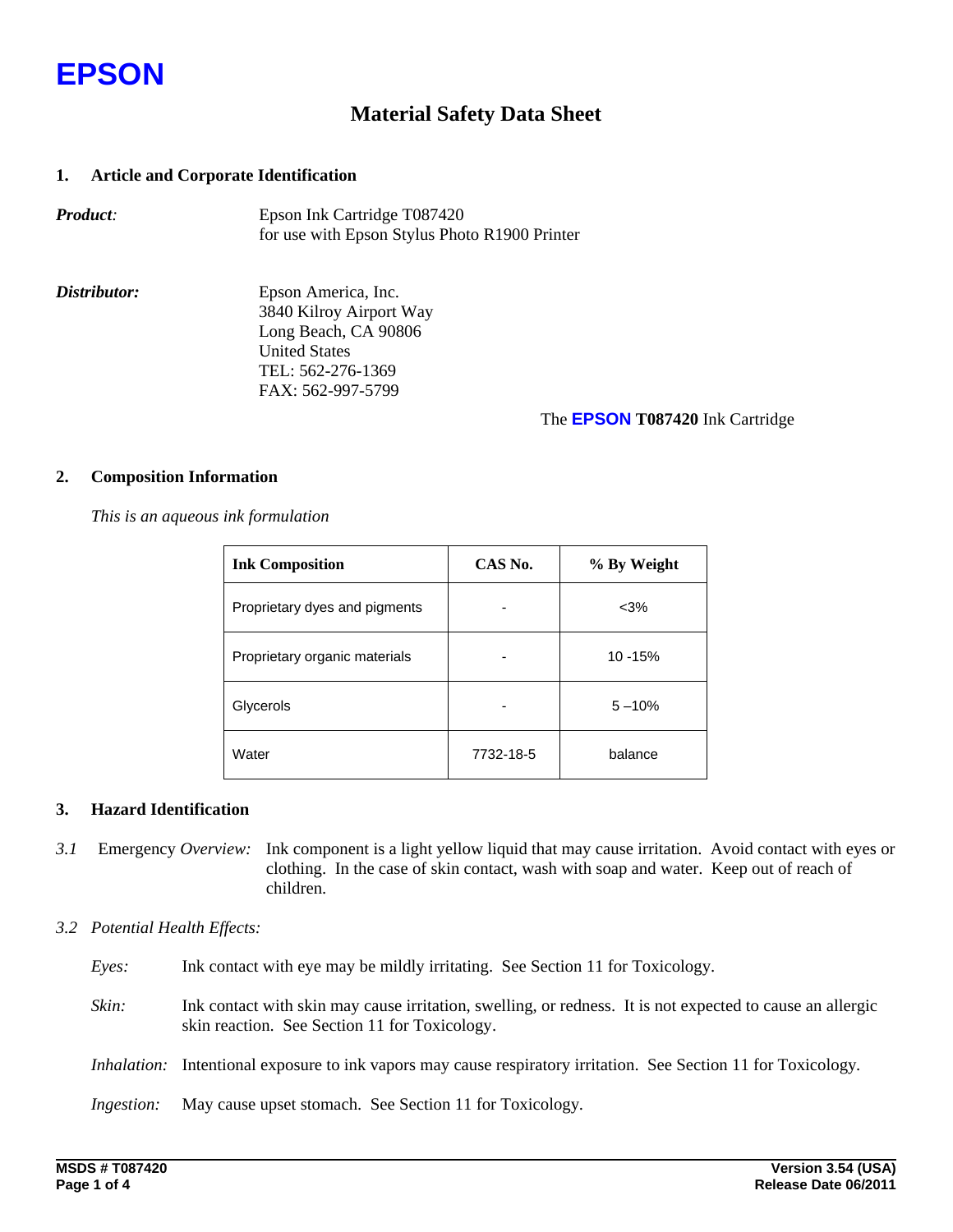## **EPSON**

## **4. First Aid Measures**

- *4.1 Eyes:* Immediately flush with room temperature, low pressure, clean water for at least 15 minutes*.* Seek medical attention if eye irritation continues.
- *4.2 Skin:* Wash surface areas with soap and water. Wash soiled clothing before rewearing. Seek medical attention if irritation continues.
- *4.3 Inhalation:* Remove subject to ventilated fresh air. Consult physician if necessary.
- *4.4 Ingestion:* Seek medical attention if stomach continues to be upset.

## **5. Fire Fighting Measures**

- *5.1 Flammability:* Flash point is greater than 248 deg. F / 120 deg. C (closed cup in accordance with ASTM D3278)
- *5.2 Extinguishing Media:* Dry chemical or carbon dioxide
- *5.3 Fire Fighting Instructions:* No special fire fighting procedures are required other than breathing apparatus. No special explosion hazards are known.

## **6. Accidental Release Measures**

If a spill occurs, use sponges to wipe-up ink, then rinse area with damp cloth. Place waste in closed container for disposal. Use proper ventilation. Do not dispose of waste to the sewer. No eye or skin protection required during clean-up. Wash hands with soap and water.

## **7. Precautions for Safe Handling and Use**

Keep out of reach of children and do not drink ink. Do not store the cartridge in high or freezing temperatures. Keep cartridge out of direct sunlight. Do not dismantle cartridge. Do not store cartridges with oxidizing agents or explosives. Make sure cartridge is dry before insertion into printer housing.

## **8. Exposure Controls and Personal Protection**

- *8.1 Engineering Controls:* None required
- *8.2 Exposure Controls:* None required
- *8.3 Personal Protection:* None required when cartridges are used as intended

## **9. Physical and Chemical Properties of Ink Formulation**

| Appearance:                  | <b>Yellow Liquid</b>                                          |
|------------------------------|---------------------------------------------------------------|
| Odor:                        | None                                                          |
| $pH$ :                       | $9.0 - 10.0$                                                  |
| Boiling point:               | Approximately 212 deg. F / 100 deg. C                         |
| Freezing point:              | Less than 32 deg. $F / 0$ deg. C                              |
| Melting point:               | Less than 32 deg. $F/0$ deg. C                                |
| Flash point:                 | Greater than 230 deg. F / 110 deg. C (closed cup, ASTM D3278) |
| Autoflammability:            | None                                                          |
| <i>Explosive properties:</i> | None                                                          |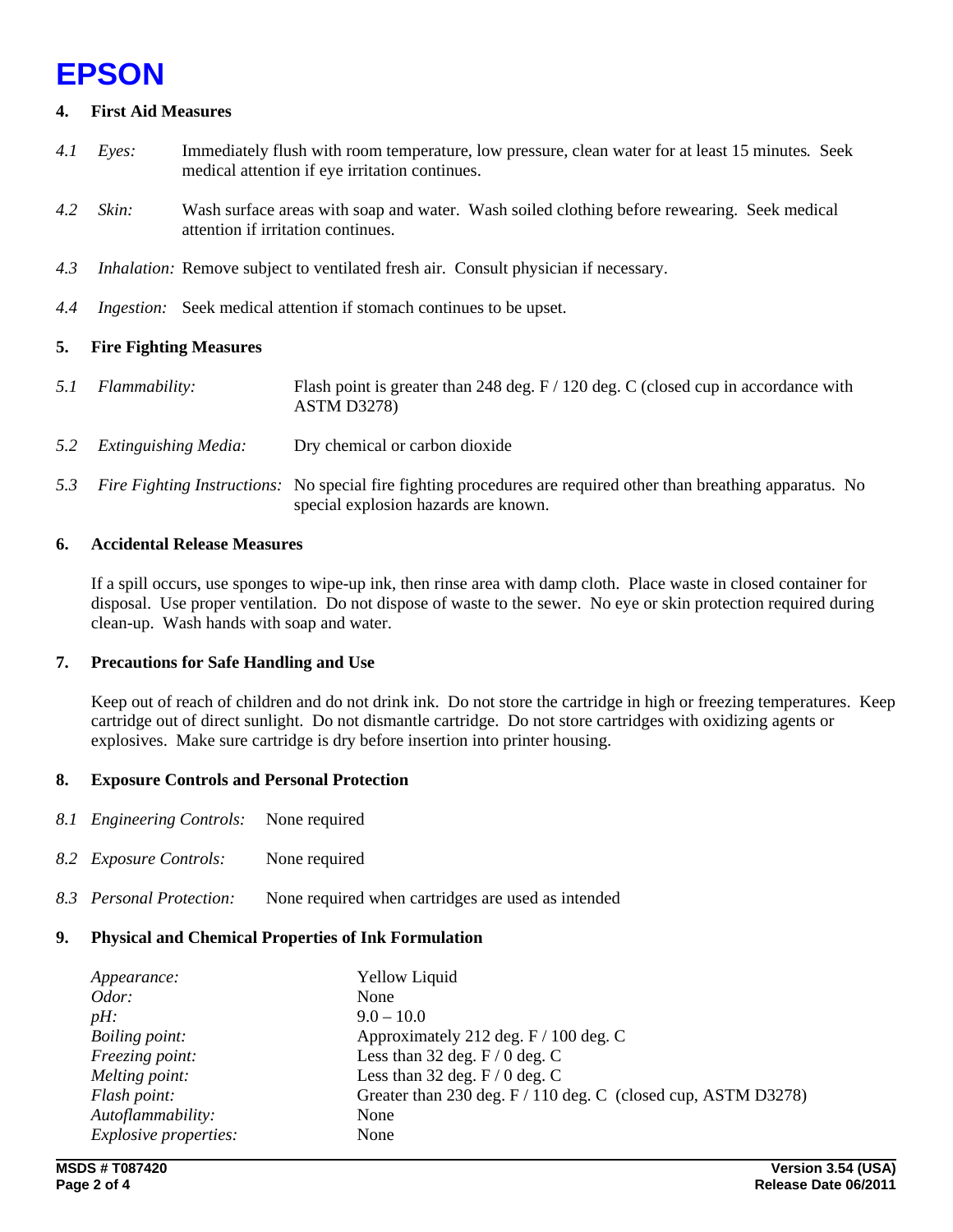

*Oxidizing properties:* None *Vapor density:* Greater than 1 (air = 1) *Relative density:* 1.07 at 68 deg. F / 20 deg. C *Solubility in water:* Complete *Solubility in fat:* No data available *Partition coefficient:* No data available *Viscosity:* Less than 5 mPa-s

## **10. Stability and Reactivity**

*Stability:* Stable *Hazardous polymerization:* Will not occur *Hazardous decomposition products:* None *Incompatible materials:* Oxidizers and explosives

#### **11. Toxicology and Health Hazards**

*Routes Of Overexposure:* Eye, skin, inhalation, and oral

#### *Acute Health Hazards:*

- Overexposure of eye surface to ink may be mildly irritating
- Overexposure of skin to ink contact may cause irritation and in some people swelling and redness
- Intentional inhalation overexposure to ink vapors may result in respiratory tract irritation
- Intentional or accidental oral ingestion may cause an upset stomach

*Chronic Health Hazards:* None known

| Carcinogenicity:      | None known          |                     |                |                        |
|-----------------------|---------------------|---------------------|----------------|------------------------|
| <i>Toxicity Data:</i> | Oral LD50           | Dermal LD50         | Inhalant LC50  | <b>OSHA</b> Regulated? |
|                       | $>$ 5000mg/kg(Rats) | $>$ 2000mg/kg(Rats) | Not Applicable | Not Established        |

#### **12. Ecological Information**

No data available on the adverse effects of this material on the environment

#### **13. Disposal Considerations**

Used and unused cartridges are not a federal RCRA hazardous waste. Disposal should be in accordance with federal, state, and local requirements.

#### **14. Transportation Information**

Not regulated as a Hazardous Material by DOT, IMO, or IATA

#### **15. Regulatory Considerations**

| U.S. DOT Hazard Class Regulated?  | NO.                                                                            |
|-----------------------------------|--------------------------------------------------------------------------------|
| U.S. OSHA Inhalation Hazard?      | NO.                                                                            |
| In U.S., NFPA/HMIS Hazard Rating: | Health $(1)$ , Flammability $(1)$ , Instability/Reactivity $(0)$ , Other $(0)$ |